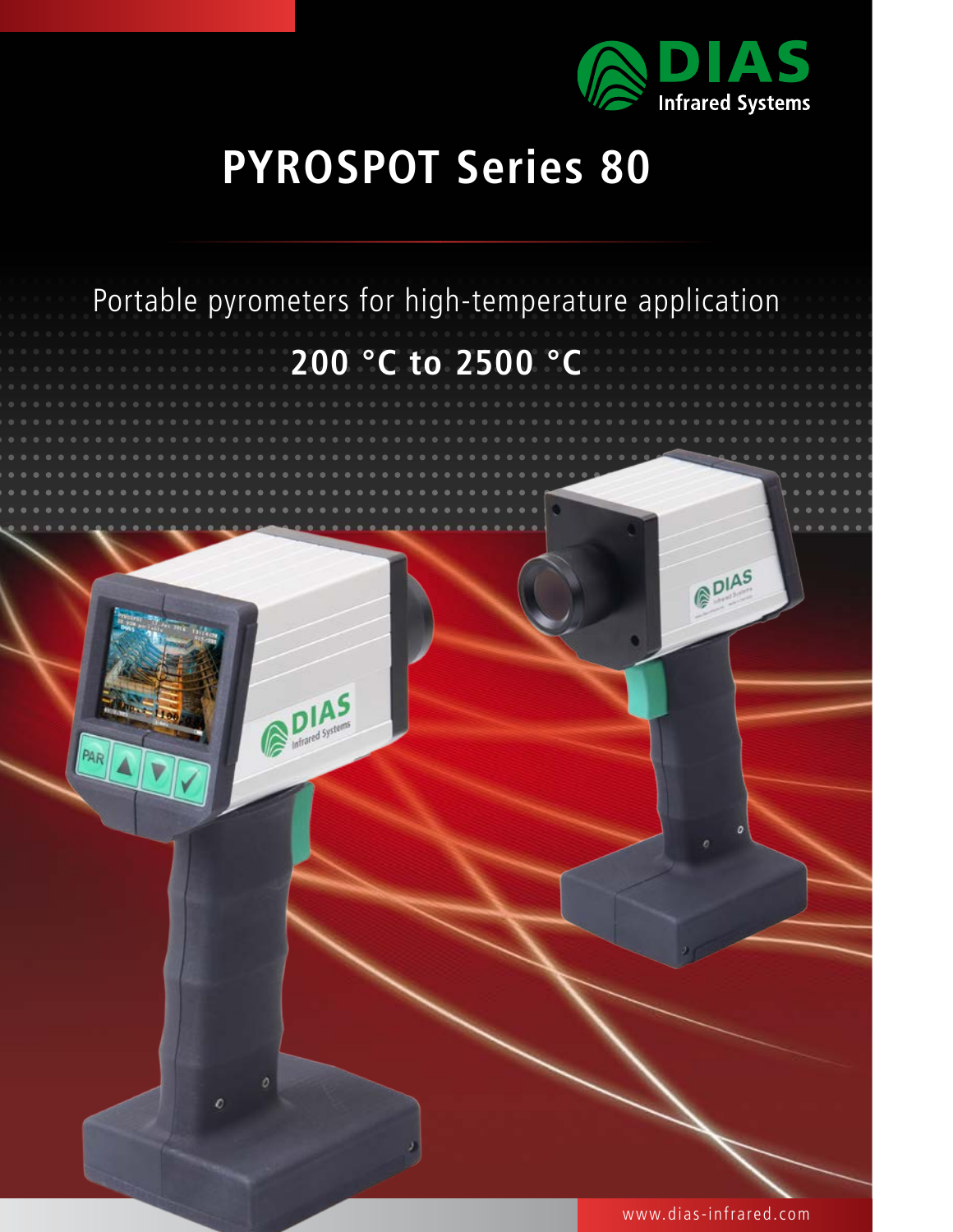

### PYROSPOT Series 80 portable

Handheld pyrometer for high-temperature application



#### **Description and application**

The digital pyrometers of the PYROSPOT series 80 portable are robust handheld devices for the mobile use in the industry. They are suitable for temperature measurements from 200 °C, for example on metals, graphite or ceramic.

The color video module enables together with the integrated 2.5" TFT display a very convenient aiming of the pyrometer even at high measurement temperatures. The robust portable pyrometers, that are specifically suitable for processes for the winning and working of metals, minimize measurement errors at a very low, not known or varying emissivity.

The devices PYROSPOT DG 80NV portable measure temperatures from 200 °C to 2000 °C at short wavelengths within the spectral range from 1.5 µm to 1.8 µm. The pyrometers PYROSPOT DS 80NV portable work at 0.8 µm to 1.1 µm wavelength and enable temperature measurements from 550 °C to 2500 °C.

If there are very harsh ambient conditions, where the optics can contaminate or if the measurement field of the pyrometer is not filled completely, the ratio pyrometer PYROSPOT DSR 80NV portable is available. It measures temperatures between 500 °C and 2500 °C at a wavelength of 0.7 µm to 1.1 µm.

The devices are very fast with response times starting at five milliseconds (t95). All pyrometers have a vario optics up to a distance ratio of 200 : 1 and better.

Use the four user controls beneath the TFT display to adjust all important pyrometer parameters. An integrated measured data storage allows the storage of up to 999 data records. Data for evaluation can be transferred to an external computer via the USB interface.



Image credit: Shutterstock.de/Bondgrunge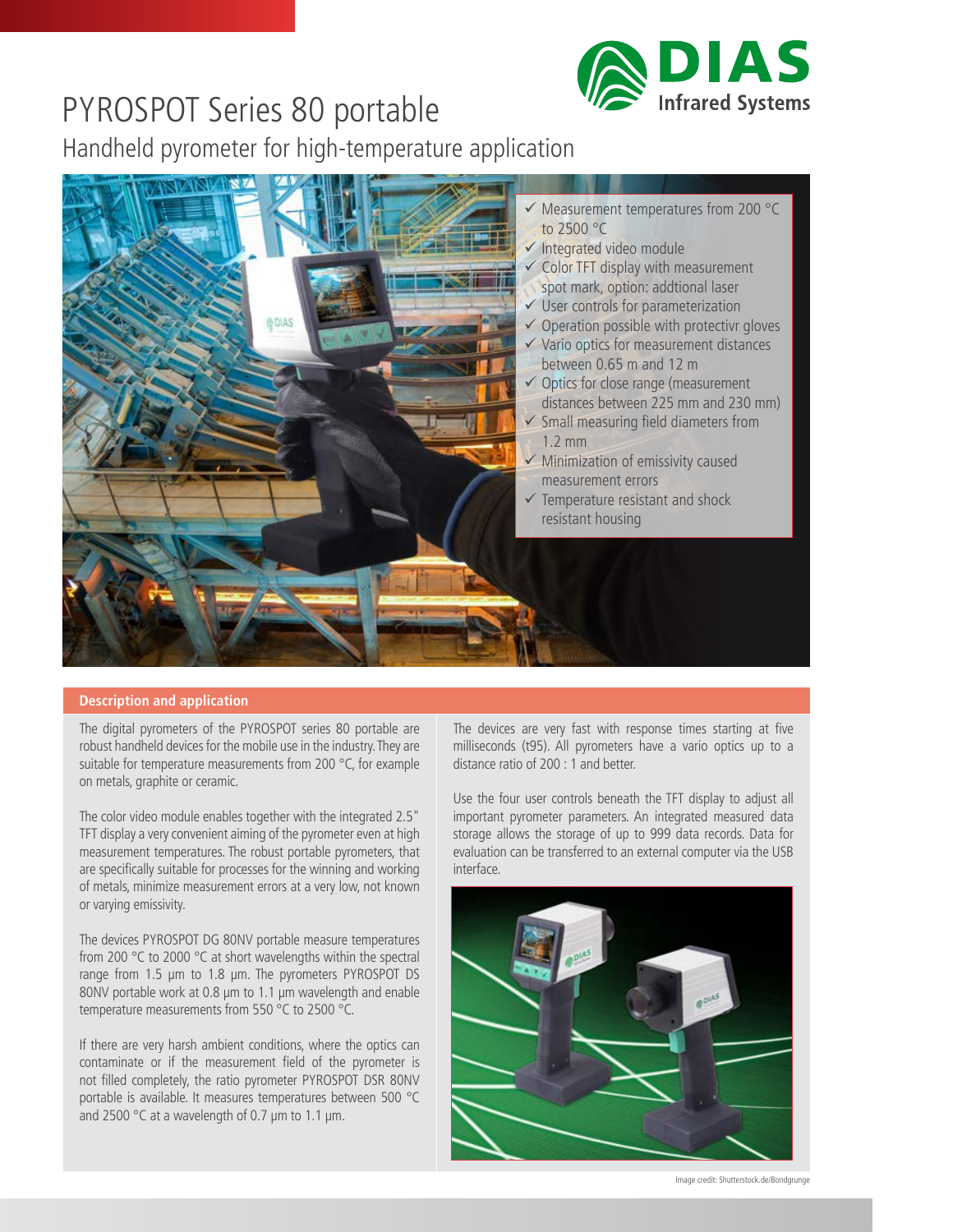

### PYROSPOT Series 80 portable

Handheld pyrometer for high-temperature application

| Technical data                                             |                                  |                                                                                                                                                                                                                                                                      |                          |                                               |                          |                                                 |                          |  |  |  |
|------------------------------------------------------------|----------------------------------|----------------------------------------------------------------------------------------------------------------------------------------------------------------------------------------------------------------------------------------------------------------------|--------------------------|-----------------------------------------------|--------------------------|-------------------------------------------------|--------------------------|--|--|--|
| Device type                                                |                                  | <b>DS 80NV portable</b>                                                                                                                                                                                                                                              |                          | DG 80NV portable                              |                          | <b>DSR 80NV portable</b>                        |                          |  |  |  |
| Measuring tempe-                                           | Part number                      | 550 °C to 1500 °C                                                                                                                                                                                                                                                    | 5800031301               | 200 °C to 1200 °C                             | 5801031304               | 500 °C to 1200 °C                               | 5802031301               |  |  |  |
| rature range                                               | Part number laser                | (distance ratio 200 : 1)                                                                                                                                                                                                                                             | 5800011301               | (distance ratio 200 : 1)                      | 5801011304               | (distance ratio 50 : 1)                         | 5802011301               |  |  |  |
| Measuring tem-                                             | Part number                      | 600 °C to 1800 °C                                                                                                                                                                                                                                                    | 5800031302               | 250 °C to 1500 °C                             | 5801031305               | 600 °C to 1400 °C                               | 5802031302               |  |  |  |
| perature range                                             | Part number laser                | (distance ratio 200 : 1)                                                                                                                                                                                                                                             | 5800011302               | (distance ratio 200 : 1)                      | 5801011305               | (distance ratio 100 : 1)                        | 5802011302               |  |  |  |
| Measuring tem-<br>perature range                           | Part number<br>Part number laser | 800 °C to 2500 °C<br>(distance ratio 200 : 1)                                                                                                                                                                                                                        | 5800031303<br>5800011303 | 350 °C to 2000 °C<br>(distance ratio 200 : 1) | 5801031306<br>5801011306 | 650 °C to 2000 °C<br>(distance ratio 200 : 1)   | 5802031305<br>5802011305 |  |  |  |
| Measuring tem-                                             | Part number                      |                                                                                                                                                                                                                                                                      |                          |                                               |                          | 700 °C to 1800 °C                               | 5802031303               |  |  |  |
| perature range                                             | Part number laser                |                                                                                                                                                                                                                                                                      |                          |                                               |                          | (distance ratio 200 : 1)                        | 5802011303               |  |  |  |
| Measuring tem-                                             | Part number                      |                                                                                                                                                                                                                                                                      |                          |                                               |                          | 800 °C to 2500 °C                               | 5802031304               |  |  |  |
| perature range                                             | Part number laser                |                                                                                                                                                                                                                                                                      |                          |                                               |                          | (distance ratio 200 : 1)                        | 5802011304               |  |  |  |
| Spectral range                                             |                                  | $0.8 \mu m$ to 1.1 $\mu m$                                                                                                                                                                                                                                           |                          | 1.5 $\mu$ m to 1.8 $\mu$ m                    |                          | $0.7 \mu m$ to 1.1 $\mu m$                      |                          |  |  |  |
| Emissivity $\varepsilon$                                   |                                  | 0.050 to 1.000                                                                                                                                                                                                                                                       |                          | 0.050 to 1.000                                |                          | 0.050 to 1.000, adjustable in<br>1 channel mode |                          |  |  |  |
| Ratio correction                                           |                                  |                                                                                                                                                                                                                                                                      |                          |                                               |                          | 0.800 to 1.200 (K factor)                       |                          |  |  |  |
| Response time t95                                          |                                  | 5 ms (min.), adjustable up to 100 s                                                                                                                                                                                                                                  |                          |                                               |                          |                                                 |                          |  |  |  |
| Data storage                                               |                                  | momentary/maximum value storager (maximum 999 data records)                                                                                                                                                                                                          |                          |                                               |                          |                                                 |                          |  |  |  |
| Measurement uncertainty <sup>1)</sup>                      |                                  | 0.5 % of measured value in °C                                                                                                                                                                                                                                        |                          |                                               |                          |                                                 |                          |  |  |  |
| Reproducibility <sup>1)</sup>                              |                                  | 0.1 % of measured value in $^{\circ}$ C                                                                                                                                                                                                                              |                          | 0.1 % of measured value in °C                 |                          | 0.2 % of measured value in °C                   |                          |  |  |  |
| Ambience temperature depen-<br>dence, static <sup>1)</sup> |                                  | $<$ 0.05 K/K ( $T_{\text{ambience}}$ )                                                                                                                                                                                                                               |                          | $<$ 0.05 K/K (T <sub>ambience</sub> )         |                          | $< 0.1$ K/K (T <sub>ambience</sub> )            |                          |  |  |  |
| Transmittance                                              |                                  | 50 % to 100 %                                                                                                                                                                                                                                                        |                          |                                               |                          |                                                 |                          |  |  |  |
| NETD <sup>1,2</sup>                                        |                                  | $0.1 K^{1}$                                                                                                                                                                                                                                                          |                          |                                               |                          |                                                 |                          |  |  |  |
| Interface                                                  |                                  | USB, Modbus RTU                                                                                                                                                                                                                                                      |                          |                                               |                          |                                                 |                          |  |  |  |
| Aiming                                                     |                                  | 6.35 cm (2.5") - TFT display with visible measurement field mark, option: additionally integrated laser aiming light                                                                                                                                                 |                          |                                               |                          |                                                 |                          |  |  |  |
| Parameters                                                 |                                  | adjustable via user controls or via interface and software:<br>emissivity, K factor (DSR 80NV portable), transmittance, ambient radiation (DS 80NV/DG 80NV), response time, temperature unit °C or<br>°F,<br>data storage settings, exposure time of the video image |                          |                                               |                          |                                                 |                          |  |  |  |
| Operation via two-staged<br>push-button                    |                                  | Stage 1: Turn on/off pyrometer<br>Stage 2: Save measured value                                                                                                                                                                                                       |                          |                                               |                          |                                                 |                          |  |  |  |
| Power supply                                               |                                  | 4 protected lithium-ion battery á 3.7 V, 2600 mAh                                                                                                                                                                                                                    |                          |                                               |                          |                                                 |                          |  |  |  |
| Running time                                               |                                  | approximately 15 h                                                                                                                                                                                                                                                   |                          |                                               |                          |                                                 |                          |  |  |  |
| Operating temperature                                      |                                  | 0 °C to 50 °C (battery recharging: 0 °C to 40 °C)                                                                                                                                                                                                                    |                          |                                               |                          |                                                 |                          |  |  |  |
| Storage temperature                                        |                                  | $-20$ °C to 60 °C                                                                                                                                                                                                                                                    |                          |                                               |                          |                                                 |                          |  |  |  |
| Weight                                                     |                                  | approximately 800 g (incl. battery, without transport case)                                                                                                                                                                                                          |                          |                                               |                          |                                                 |                          |  |  |  |
| Housing                                                    |                                  | aluminium / plastic (approximately 230 mm x 135 mm x 85 mm)                                                                                                                                                                                                          |                          |                                               |                          |                                                 |                          |  |  |  |
| Protection class                                           |                                  | IP 50 according to DIN EN 60529 and DIN 40050                                                                                                                                                                                                                        |                          |                                               |                          |                                                 |                          |  |  |  |
| Test regulations                                           |                                  | EN 55 011: 1998, limit class A                                                                                                                                                                                                                                       |                          |                                               |                          |                                                 |                          |  |  |  |
| CE symbol                                                  |                                  | according to EU regulations                                                                                                                                                                                                                                          |                          |                                               |                          |                                                 |                          |  |  |  |
| Scope of delivery                                          |                                  | DS 80NV portable/DG 80NV portable/DSR 80NV portable, user manual, inspection sheet, software PYROSOFT Spot, USB cable, USB<br>power pack, lithium-ion battery (4 pieces) set, transport case                                                                         |                          |                                               |                          |                                                 |                          |  |  |  |

<sup>1)</sup> Specifications for black body radiator,  $T_{\text{ambience}} = 23 \text{ °C}$ , t95 = 1 s. <sup>2)</sup> Noise equivalent temperature difference.

| <b>Options and accessories</b> |                                                        |             |                             |
|--------------------------------|--------------------------------------------------------|-------------|-----------------------------|
| Part number                    | <b>Description</b>                                     | Part number | <b>Description</b>          |
| 3310A33085                     | Interchangeable lense for close range 225 mm to 300 mm | 3310A12085  | USB power supply            |
| 3310A14088                     | USB-A-B cable, length: 1.8 m                           | 3310A27080  | Carrying case               |
| 3310A12081                     | Set of lithium ion batteries (4 pieces)                | 3310A23810  | Device and glare protection |
| 3310A12080                     | External battery recharger for lithium ion batteries   | 3310A23820  | Lens protection             |